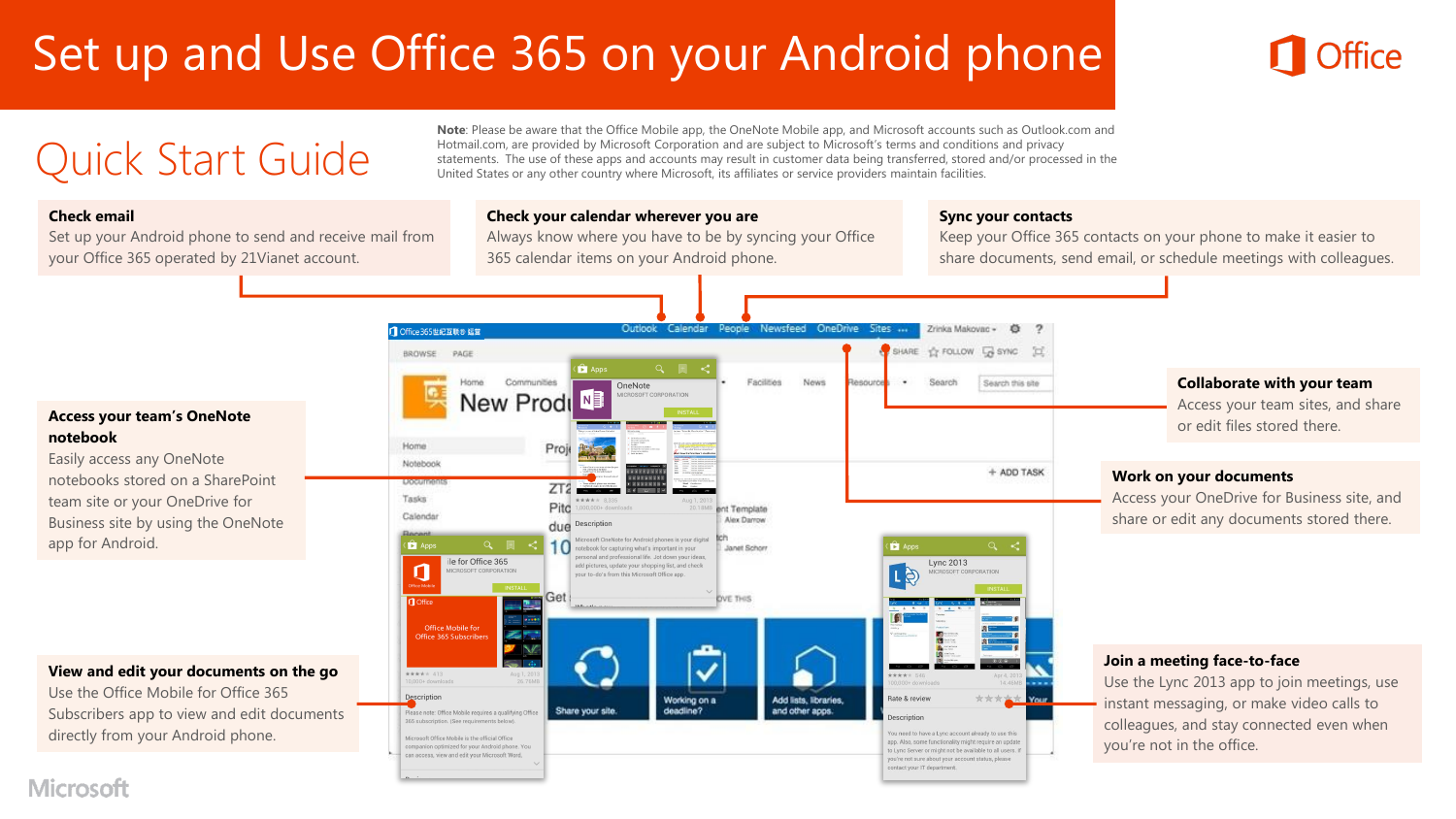### Set up email, calendar, and contacts

You can connect to your Office 365 operated by 21Vianet or other Exchange-based email on an Android phone. When you set up an Exchange account on your phone, you'll be able to access and synchronize your email, calendar, and contacts.

- 1. From your phone, select **Apps > Settings > Accounts and sync > Add account > Email**.
- 2. Type your Office 365 email, for example tony@contoso.cn, and your password, and select **Next**.
- 3. Select **Microsoft Exchange ActiveSync**.
- 4. If you get a remote security administration warning, select **OK**.
- 5. On the next screen, in the **domain\username** field, type your domain and full email address. For example if your email address is tony@contoso.cn, type contoso.cn\tony@contoso.cn. Your user name is your full email address.
- 6. As soon as your phone verifies the server settings, the **Account options** screen displays. Select from the available options, and then select **Next**. Sync email, calendar, and contacts are selected by default.
- 7. Type a name for this account and the name you want displayed when you send e-mail to others. Select **Done** to complete the email setup and start using your account.



### Install the Lync 2013 app

With the Lync 2013 for Android app you can choose from several ways to communicate with others, including IM, audio calls, and video calls, using either Wi-Fi only or your cellular data connection when you're not connected to Wi-Fi.

- 1. From your phone, go to the Play Store and search for **Lync 2013**.
- 2. Select **Install > Accept & download**.
- 3. Open the app, and sign-in using your address (name@domain.cn) and password. In some instances a user name should be provided in the **Show Advanced Options**. If you haven't used Lync on your desktop computer and this is the first time you're using Lync, you need to have a Lync account created and a sign-in address. If you don't know this information, contact your workplace technical support. You cannot create a new Lync account from the app.

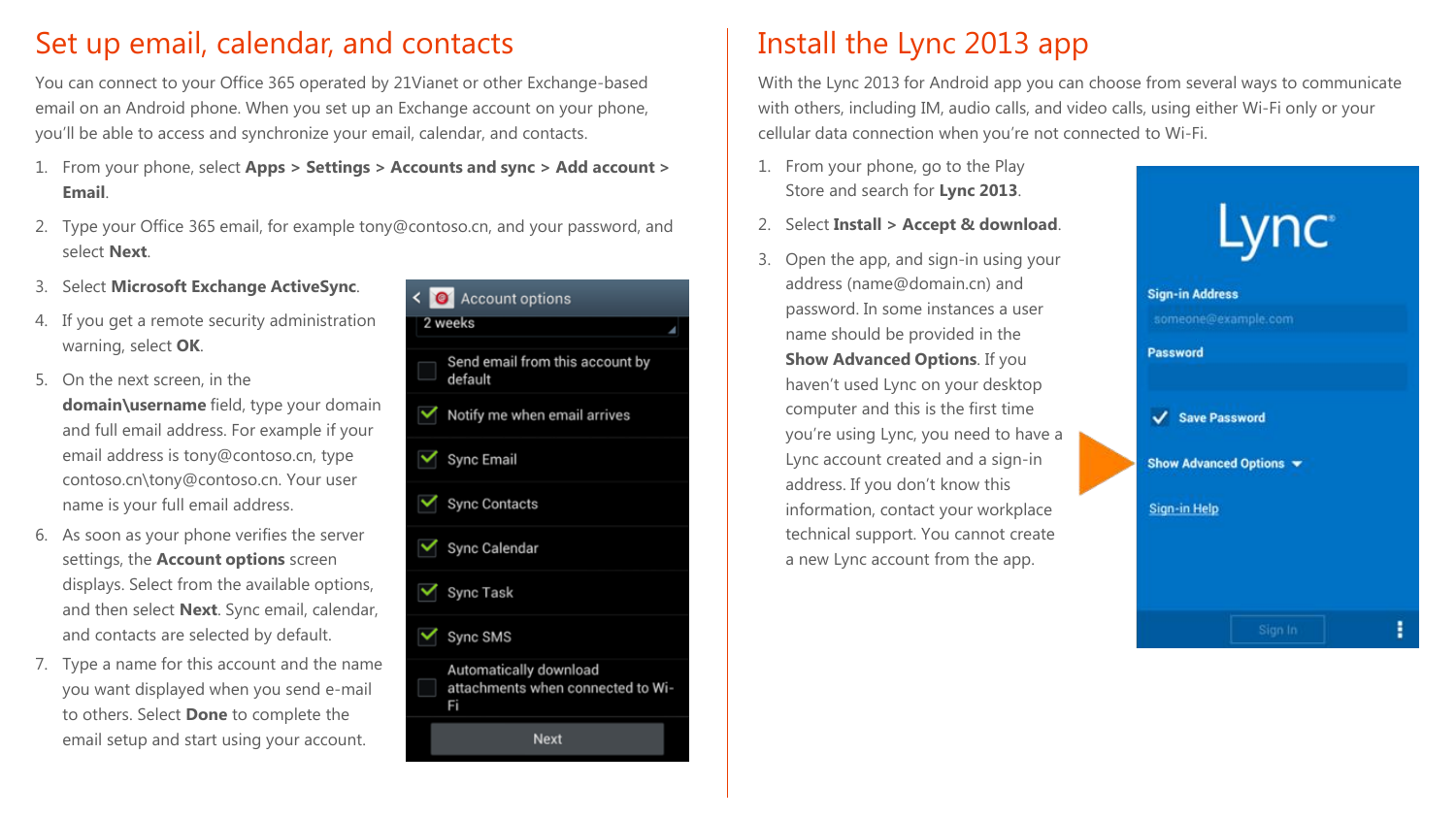### Install the Office Mobile app

Install the Office Mobile for Office 365 Android app (available from the Play Store) to your Android phone, so you can edit documents. The Office Mobile app lets you create and edit Office Word, Excel, and PowerPoint documents.

Before you install Office Mobile, [check the system requirements](http://office.microsoft.com/en-us/mobile/system-requirements-for-onenote-and-office-mobile-for-android-phones-HA104050286.aspx?CTT=1) to make sure your phone can run it.

- 1. From your phone, go to the Play Store and search for **Office Mobile for Office 365**.
- 2. Select **Install**. On the App permissions screen, select **Accept**.
- 3. After installing the app, open it on your device. On the **Use Terms** screen, select **Accept**.
- 4. Select the arrow until you get to the **Activate** screen, select **Activate**, and sign in with your Office 365 operated by 21Vianet user name and password.

Once installed, you can create new or view existing documents on your OneDrive for Business or SharePoint team sites.

# **n** Office **Activate Office**

To activate Office, enter the email address that's associated with your Office subscription.



## Install and set up the OneNote app

Microsoft OneNote for your Android phone gives you instant access to your notebooks on OneDrive and SharePoint. To get started, all you need is a Microsoft account\*.

- 1. If you're installing OneNote for the first time, from your Android, go to the Play Store, and search for **OneNote**.
- 2. Select the **Install** button in the app, and on the **App permissions** screen, select **Accept**.
- 3. On the **Use Terms** screen, select **Accept**, and select the arrow keys until you get to the Sign in screen. Then, select **Sign in**.
- 4. To sign in, use your Microsoft account, such as a Hotmail or Outlook.com.**\***
- 5. Next, add your work-related Office 365 account. Open the **OneNote app** on your Android phone.
- 6. If you have a notebook open, select **Notebooks**.
- 7. Select **Settings**.
- 8. Select **Accounts > Add a Service > Office 365 SharePoint**.
- 9. Enter your Office 365 email address and password, and select **Sign In** to add the account.
- 10. Close **OneNote Settings**.
- 11. Select **Open notebooks**. A list of any recently opened Office 365 notebooks now appears under **Other Notebooks**.





**\***Please be aware that Microsoft accounts such as Outlook.com and Hotmail.com are provided by Microsoft Corporation and are subject to Microsoft's terms and conditions and privacy statements. The use of these accounts may result in customer data being transferred, stored and/or processed in the United States or any other country where Microsoft, its affiliates or service providers maintain facilities.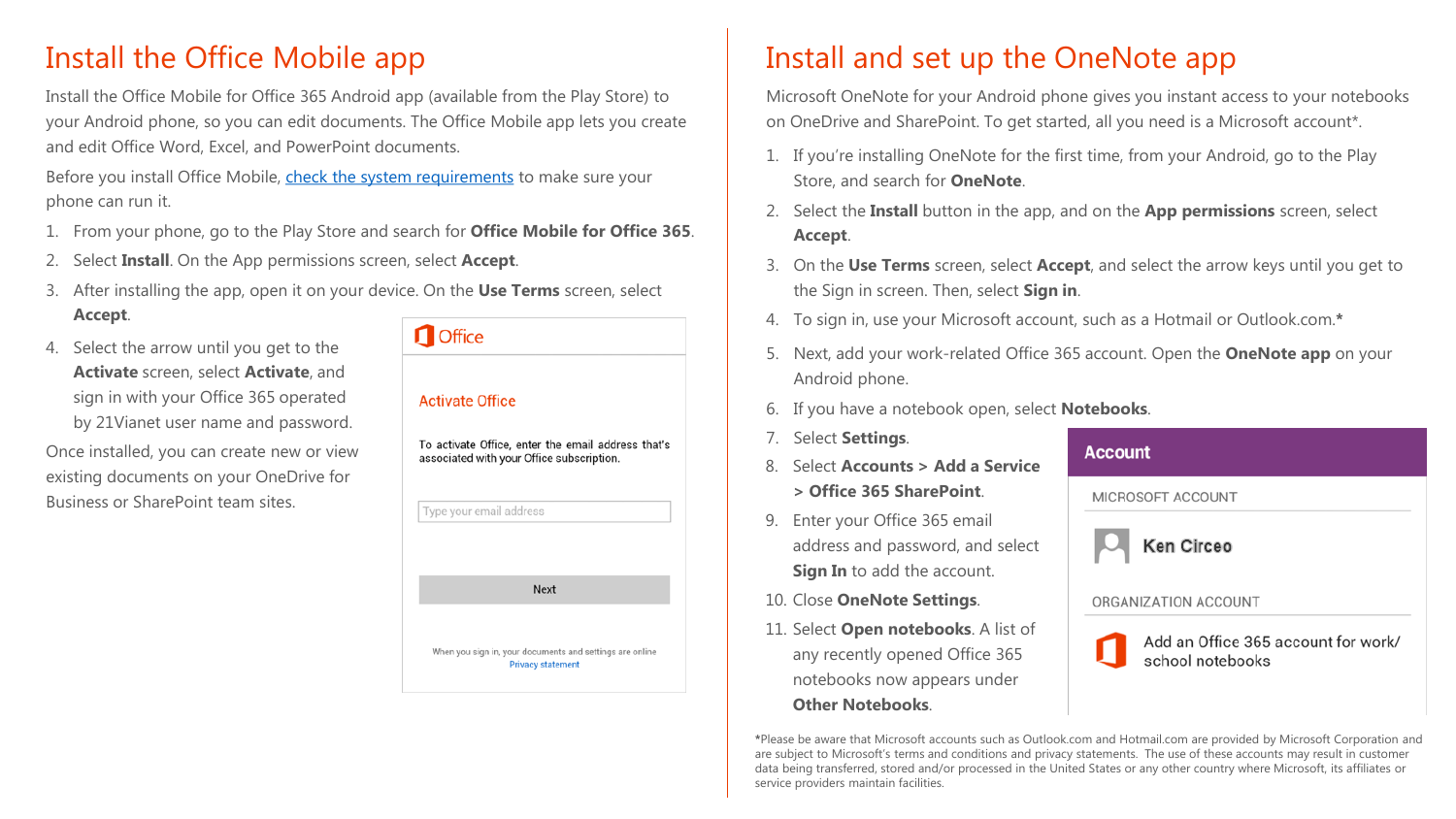### Access your OneDrive for Business site or SharePoint Online team sites from your phone's browser

You can access your OneDrive for Business site or SharePoint Online team site using the browser on your device.

- 1. Open the browser, and type the URL for your site in the address bar of the browser. For example, https://contoso-my.sharepoint.cn/personal/ <YourUserName>\_contoso\_cn is how the URL for a personal site like OneDrive for Business may look. For a team site, your URL may look something like https://contoso.sharepoint.cn (Replace contoso in the URL with your organization's domain name.)
- 2. When the Office 365 operated by 21Vianet login screen appears, type your user name and password, and then select **Sign In**. The site may open in a mobile view. To switch to the PC view, in the far-right corner, select **Settings > Switch to PC View**. To switch back to the mobile view, select **Settings > Mobile view**.



3. You can easily navigate between your OneDrive for Business site or any team site you're following by selecting **OneDrive** or **Sites** from the navigation header in the PC view.

#### **Outlook** Calendar People **Sites Newsfeed OneDrive**  $\cdots$

4. If you're in the mobile view select **Settings > Site contents** to see a list of the site's content such as documents, calendars, and tasks.



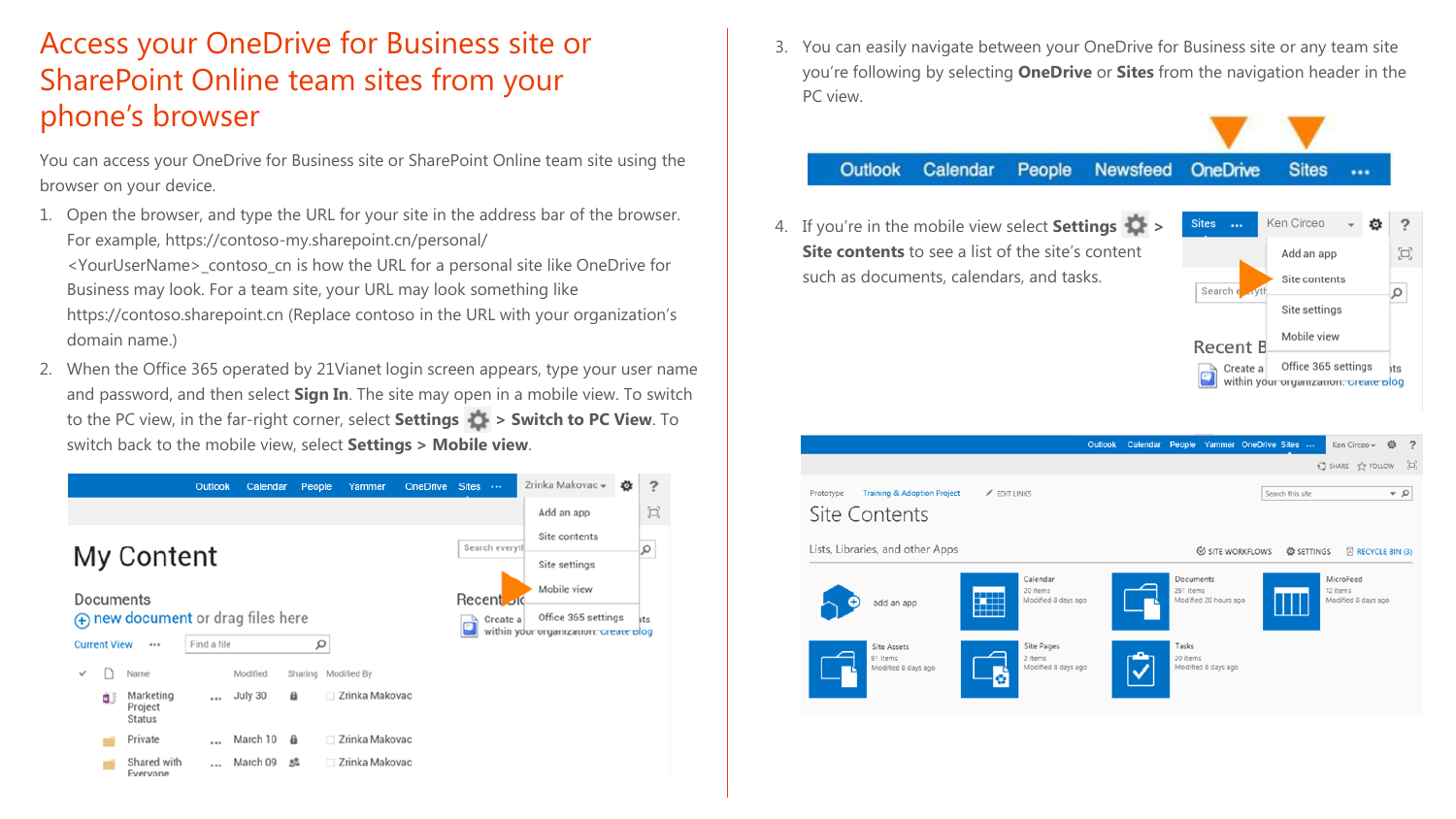### Use email

Once you set up your Office 365 operated by 21Vianet email account on your Android phone, your email will work like any other email accounts on your device. Here's what you can do:

- **To check email** − Simply open the **Email** app on your phone, and check for your email. Tap **Refresh**  $\Omega$  to check for new messages.
- **To send email** − Tap the **New email** icon , type your email, add recipients, and tap the **Send** icon.
- **To reply to an email** − Tap **Reply** , **Reply All <> , or Forward**  $\rightarrow$
- **To add an attachment to an email** − Tap Attach 2, and add your attachment.
- **To check other folders** − To check other email folders, like Sent items, Drafts, or other folders you have created, from the top, tap the dropdown menu next to the **Email** icon, and then select the folder you want to view.



### Manage your calendar

Your calendar lets you create and track appointments and meetings.

- **To view a calendar item** − Open the **S Planner**  app on your mobile phone, and open the calendar item.
- **To create a new meeting or event** − From the **S Planner** app, tap  $\bigstar$  > **Calendar**, and select your Office 365 operated by 21Vianet account to add the item to that calendar. When you're done, tap **Send** or **Save**.

| Phone<br>Groups            | Contacts<br><b>Favorites</b>        |         |
|----------------------------|-------------------------------------|---------|
| alex                       | $\overline{+}$<br>×                 |         |
| Directory Contoso.onmicro. | 1 found                             |         |
| <b>Darrow Alex</b>         | 鬼<br>Groups:<br>Favorites<br>Phone: | Contact |
|                            | Davis, Sara                         |         |
|                            | Edit                                |         |
|                            | <b>Delete</b>                       |         |
|                            | Join contact                        |         |
|                            | Share contact information           |         |
| g<br>a<br>S<br>d           | <b>Add to Favorites</b>             |         |
| Ŧ<br>z                     | Add to group                        |         |
| 123<br>×<br>Sym            | Add to reject list                  |         |
|                            | Share namecard via                  |         |
|                            | <b>Print namecard</b>               |         |
|                            | Young, Rob                          | В       |
|                            | Displaying 7 contacts               |         |



### Manage your contacts

Add, edit, or delete contacts from your Office 365 operated by 21Vianet account.

- 1. To add a contact, tap **Apps > Contacts > Contacts**.
- 2. Tap  $+$  . On the **Save contact to** screen, tap the account where you want to save the contact to. Type in the contact information. When you're finished, tap **Save**.
- 3. To edit or delete a contact, tap and hold the name of the contact, and tap **Edit** or **Delete**.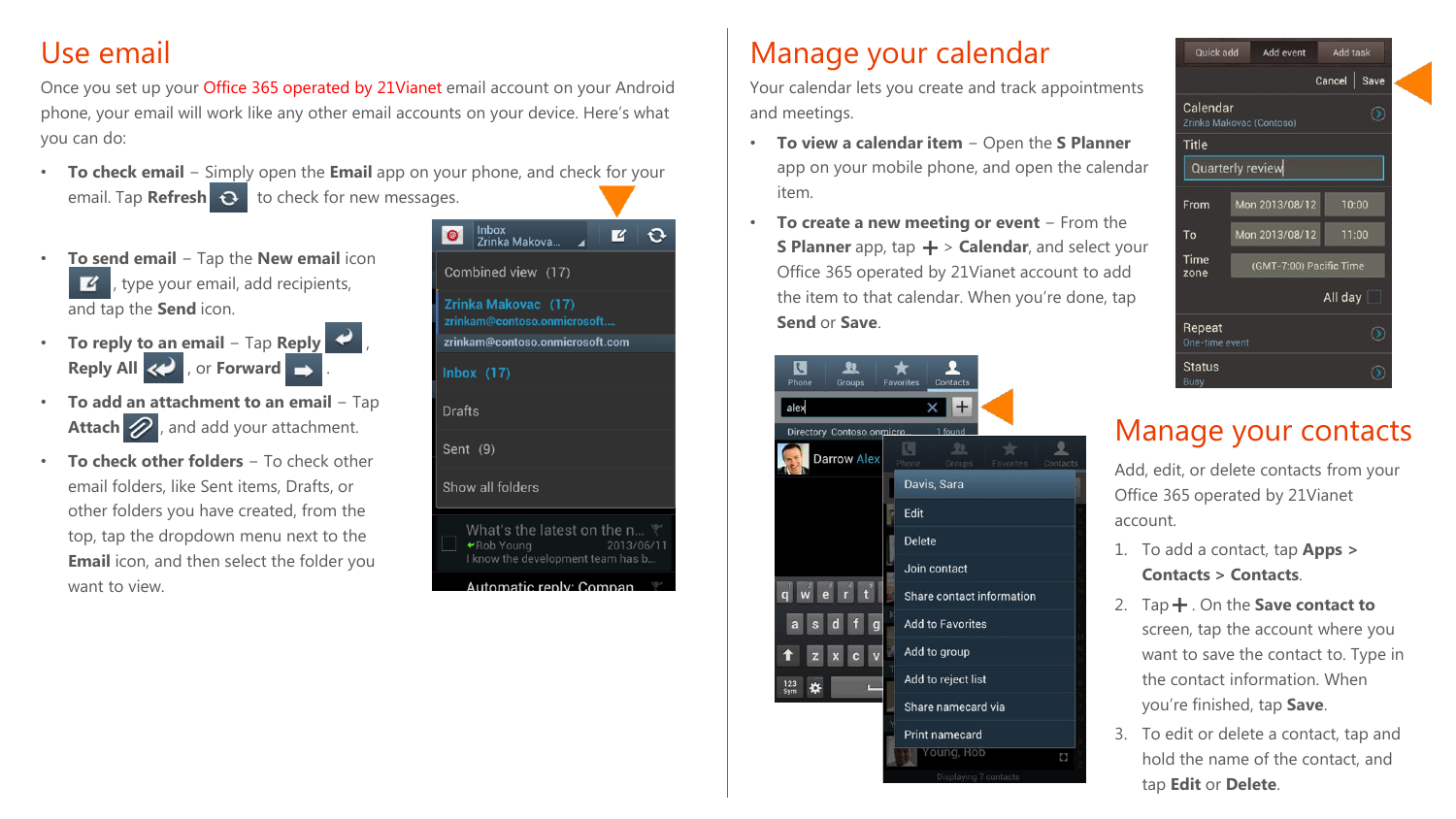### Use Android apps

Install Android phone apps designed to work with Office 365, so you can continue to collaborate with colleagues and work while on the go.

- Lync 2013
- OneNote
- Office Mobile for Office 365 operated by 21Vianet subscribers

### Use the Lync 2013 app

If your organization uses Lync, you can use the Microsoft Lync 2013 app for your Android phone to stay connected on the go.

#### Set your status or sign out

To change your status, tap the **Status** icon  $\bigcirc$ , and change your status, or tap **Sign Out**.

#### Search for a contact

Tap the **Contacts** icon **A**, tap **Search**, and start typing a person's name in the search box. Your search results will appear below the box. You can also scroll through your Lync Contacts group to find the person you're looking for.

|                         | ١C                            |  |
|-------------------------|-------------------------------|--|
|                         |                               |  |
|                         | Set my status                 |  |
|                         | Available                     |  |
|                         | <b>⊠ Busy</b>                 |  |
| $\overline{\mathsf{A}}$ | $\blacksquare$ Do Not Disturb |  |
|                         | Be Right Back                 |  |
|                         | Off Work                      |  |
|                         | <b>Appear Away</b>            |  |
|                         | <b>Reset Status</b>           |  |
|                         | Sign Out                      |  |
|                         |                               |  |

#### Send an instant message

- 1. When you find the person you're looking for, tap their name, and tap the **IM** icon to send an instant message.
- 2. Type a message, and then tap **Send**.

#### Add audio or a video to an IM

- 1. When you're in an IM and you want to call the contact, tap the **Phone** icon, and then tap one of the call buttons.
- 2. To add video to an IM or audio conversation, tap the **Video** icon.

Send an IM, add audio, or add video.



### Join a Lync Meeting

To join a Lync Meeting, tap the **Meetings** icon  $\Box$  select the meeting you want to join, and then tap **Join**.

### Start your video in a meeting

Tap the **Video** icon to start your video in the meeting.

#### K Wednesday, August 14, 2013

**Quarterly Review**  $10:00 - 11:00$ **Lync Meeting** 

Join

#### Organizer

Rob Young

#### **Invitees**

Rob Young Alex Darrow; Molly Dempsey; Zrinka Makovac

**Notes**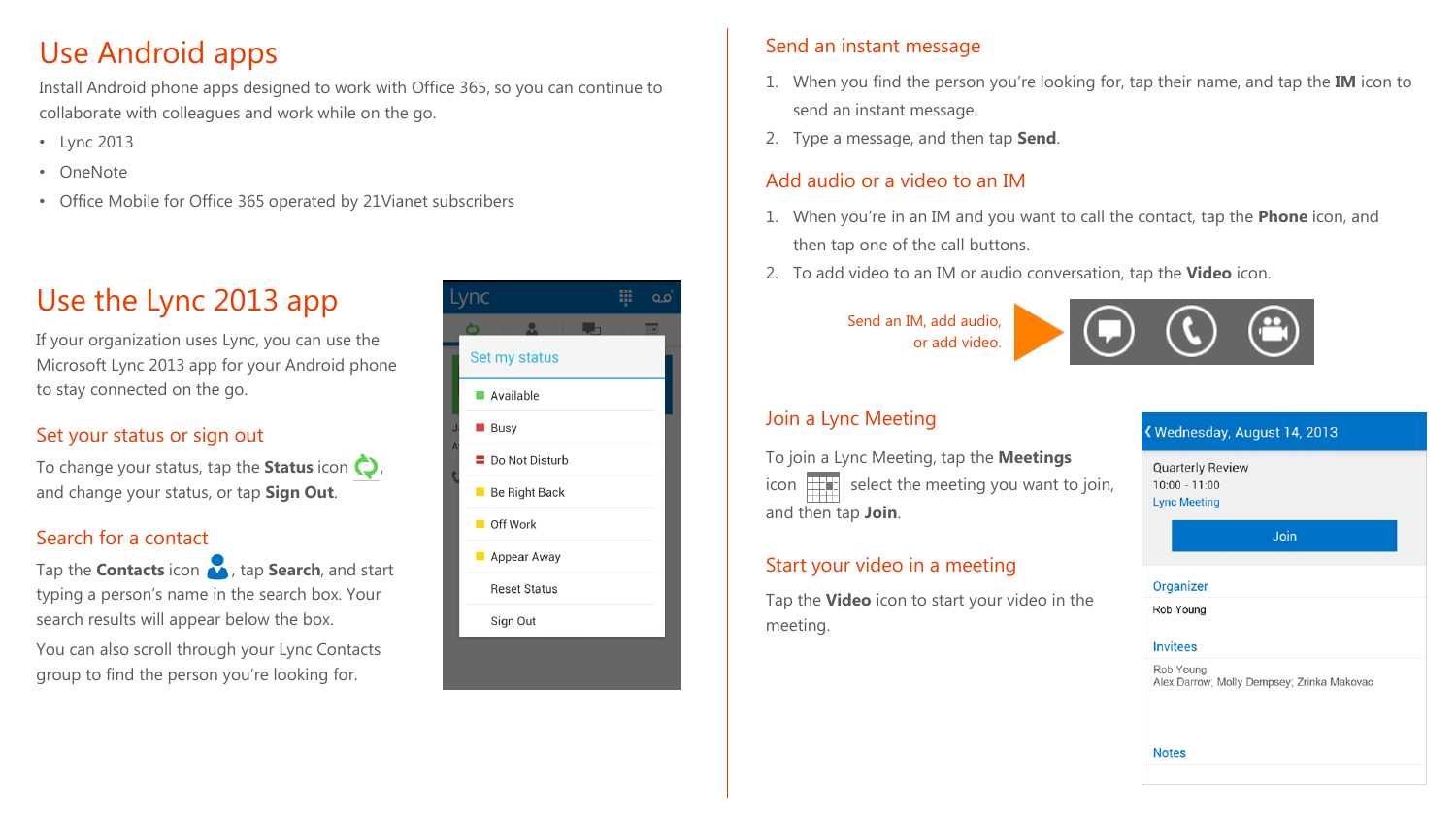### Use the Office Mobile app

#### Get documents on your Android phone

The best way to get your Office 365 documents onto your Android phone is to save them online, in places like OneDrive for Business. You can then view them on your Android phone using the Office Mobile app.

- 1. If you're not already connected to your Office 365 documents and want to connect to OneDrive for Business, tap, the **Open** folder.
- 2. Tap **Add a Place**, and tap **Office 365**.
- 3. Type your Office 365 operated by 21Vianet username and password, and tap **Sign in**.

#### Share documents

You can share documents by sending them as an email attachment.

- 1. From the document list, tap and hold the document you want to share.
- 2. Tap the **Share** icon  $\bigcirc$ .
- 3. Tap **Email**.
- 4. In the **New Message** window, type your message, and tap **Send**.

#### Work offline

You can continue to work on your Office document when you're offline. When you're ready to save your changes back to the server, be sure you're connected to the Internet.





#### **What you can do in Word**

| Open these file types - .doc, .docx, .dot,<br>.dotx, .dotm, .docm | Share files through email |
|-------------------------------------------------------------------|---------------------------|
| Edit these file types - .docx, .dotx                              | Find text                 |
| Add, delete, and display comments                                 | Format text               |

#### **What you can do in Excel**

| Open these file types - .xls, .xlsx, .xlt, .xltx,<br>.xlsm, .xltm | Find text within a workbook |
|-------------------------------------------------------------------|-----------------------------|
| Edit these file types - .xlsx, .xltx                              | Sort selected data          |
| Navigate through sheets in the Outline<br>View                    | Format cells                |
| Apply a filter                                                    | Clear cells                 |
| See the sum, average, etc. of a range with<br>AutoSum             | Undo/Redo                   |
| Add, delete, and display comments                                 | Share files through email   |

| What you can do in PowerPoint                                     |                                                      |  |  |
|-------------------------------------------------------------------|------------------------------------------------------|--|--|
| Open these file types - .ppt, .pptx, .pps,<br>.ppsx, .pptm, .ppsm | Navigate through the slides in the<br>thumbnail view |  |  |
| Edit these file types - .pptx, .pptm                              | Share the presentation via email                     |  |  |
| Add and edit slide notes                                          |                                                      |  |  |